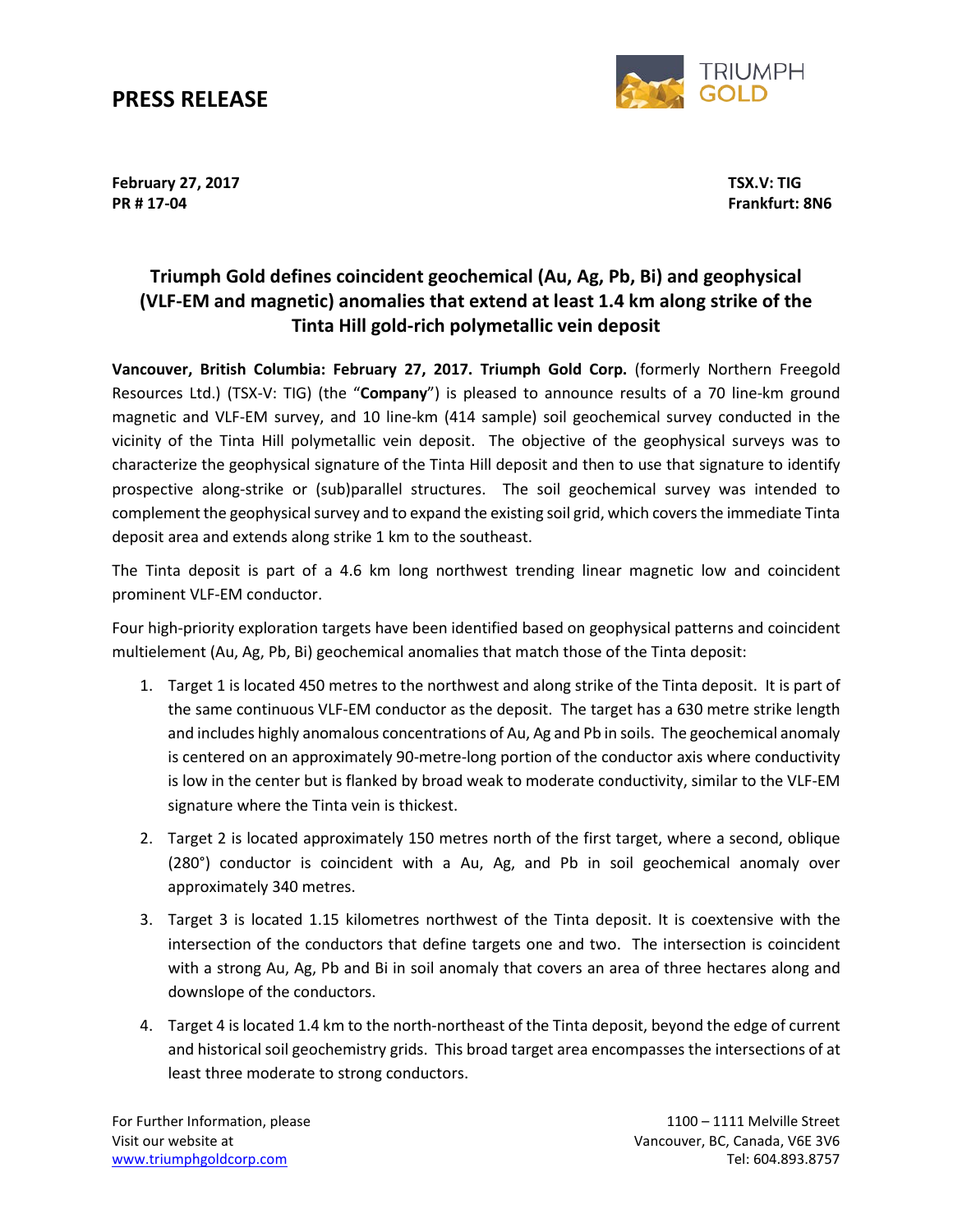# **PRESS RELEASE**



The 2017 exploration program at Tinta Hill will include prospecting and trenching within the target areas. Further geophysical and in-fill geochemical surveys will be conducted to the north and northwest of the 2016 survey area.

#### **Geochemical Sample Collection and Analytical Technique**

Soil samples were collected at predetermined locations identified using a global positioning system. Samples were collected from B-horizon, or below the top layer of volcanic ash where B-horizon could not be sampled. The samples were characterized, dried, and delivered to ALS Minerals Preparation Laboratory in Whitehorse. Samples were analyzed using Au-ST43 (super trace Au determination via 25.0 g aqua regia digestion and ICP-MS analysis) and ME-MS41 (51 element analysis via 0.5 g aqua regia digestion and ICP-MS analysis).

#### **Geophysical Data Collection Technique**

Very low frequency electromagnetic (VLF-EM) and total magnetic field (TMF) data were collected along a 70 line-km grid using a station spacing of 12.5 m and 200 m line spacing with 50 m spaced infill lines over part of the grid. GEM Systems' GSM—19 magnetometer + VLF + GPS and GSM-19 base station magnetometer were used to collect the data. VLF-EM data were collected from three VLF stations: frequency 24.0 kHz – Cultler, frequency 24.8 kHz – Jim Creek, and frequency 25.2 kHz – La Moure. The base station magnetometer was installed in a magnetically quiet area and cycled at 3s during the survey. Raw data was imported into a LibreOffice Calc spreadsheet and diurnal corrections were applied. Quality control ratings were assigned to each reading and only data flagged as "good" were selected for subsequent gridding and profiling.

#### **About Triumph Gold Corp.**

Triumph Gold Corp. is a growth oriented Canadian-based precious metals exploration and development company. Triumph Gold Corp. is focused on creating value through the advancement of the district scale Freegold Mountain project in Yukon. For maps and more information, please visit our website [www.triumphgoldcorp.com](http://www.triumphgoldcorp.com/)

The reported geophysical and geochemical program was carried out by TerraLogic Exploration Inc. under the supervision of Michael McCaig (P.Geo). The technical content of this news release has been reviewed and approved by Tony Barresi, Ph.D., P.Geo, Vice President Exploration of the company and qualified person for the purposes of National Instrument 43-101 -- Standards of Disclosure for Mineral Properties of the Canadian Securities Administrators.

#### **On behalf of the Board of Directors**

**Signed** *"Paul Reynolds"* **Paul Reynolds, President & CEO**